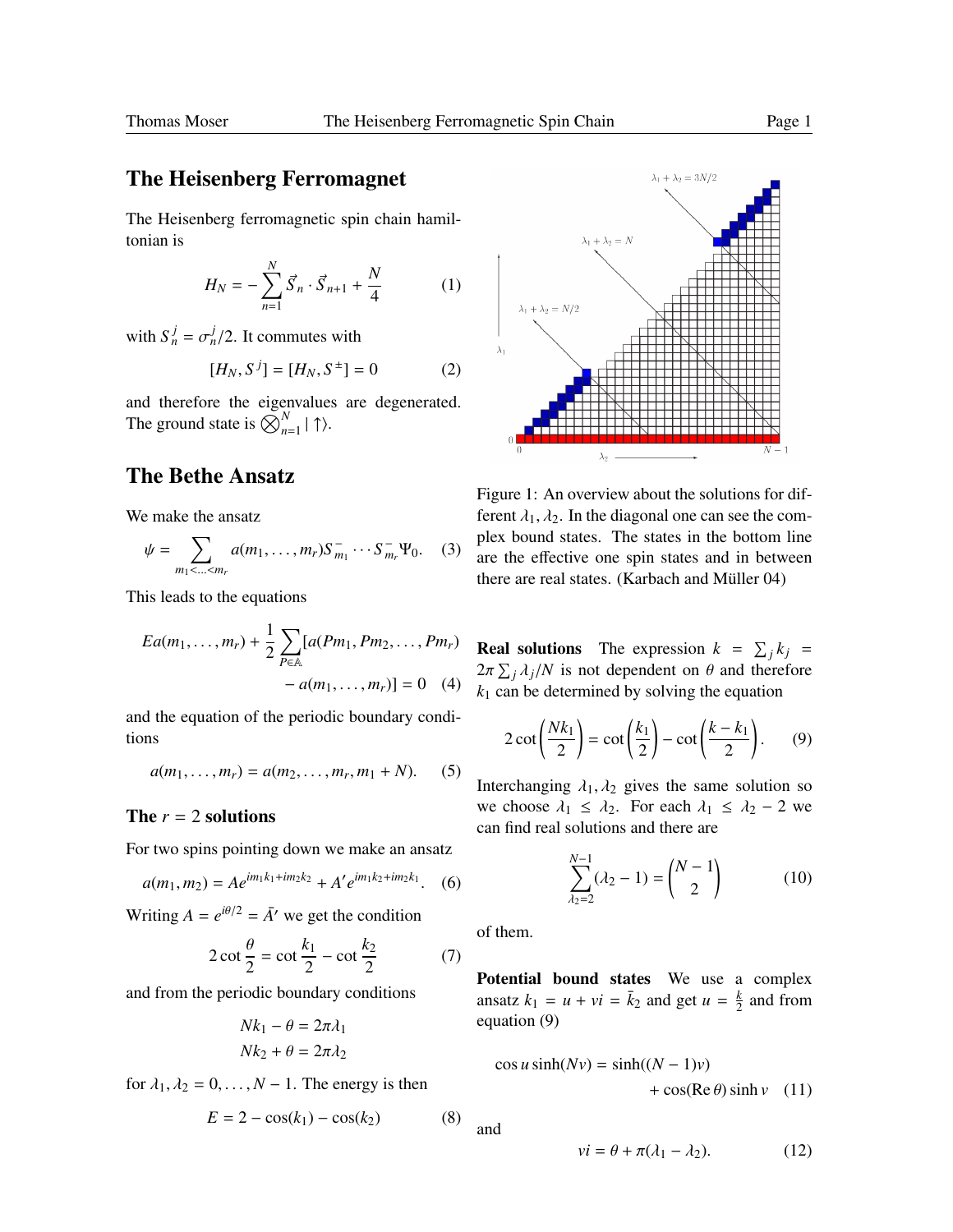Because Re  $\theta \in {\pi, 0}$  we get solutions for

$$
0 < \cos u < 1 \qquad \text{if } \lambda_1 = \lambda_2
$$
  
 
$$
0 < \cos u < 1 - \frac{2}{N} \qquad \text{if } \lambda_1 = \lambda_2 - 1
$$

Further  $\cos u = 1 \implies u = 0 \implies v = 0$  is also a valid solution which corresponds to the state  $S^-S^- \psi_0$ .

Other solutions For the case  $\cos u > 1 - \frac{2}{N}$  a new real solution appears in (9).

Further there exists a solution which is formally  $u = \pi/2 + i\infty$ . This means

$$
a(m_1, m_2) = (-1)^{m_1} \delta_{m_1+1, m_2}.
$$
 (13)

Counting the solutions The condition  $0 <$  $\cos u \leq 1$  leads to  $N - 2$  solutions. Together we get

$$
\text{HEV} = \underbrace{\binom{N-1}{2}}_{\text{waves}} + \underbrace{\binom{\text{possible bound states}}{N-2}}_{\text{max/2}} + \underbrace{1}_{\text{max/2}} = \binom{N}{2} \quad (14)
$$

which is the desired number of states.

#### Summary of solutions

$$
\lambda_1 = \lambda_2 \text{ bound states}
$$
\n
$$
\lambda_1 = \lambda_2 - 1 \begin{cases} \cos u > 1 - \frac{2}{N} \\ \cos u < 1 - \frac{2}{N} \end{cases} \text{ spin waves}
$$
\n
$$
\lambda_1 < \lambda_2 - 1 \text{ spin waves}
$$

#### States for small energies

For energies  $E \sim N^{-2}$  we get

$$
|\lambda_{1,2}| \le c\sqrt{E}N + 1/2\tag{15}
$$

for a  $c > 0$  if we now allow  $\lambda_{1,2}$  to take the values  $-V/2, \ldots, N/2-1$ . For bound states and  $E \sim N^{-2}$ <br>we get the estimate we get the estimate

$$
v \sim N^{-3/2}.\tag{16}
$$

It is possible to show that

$$
|E_{\lambda_1,\lambda_2}^0 - E_{\lambda_1,\lambda_2}| \le c(E^{3/2} + N^{-3}) \qquad (17)
$$

with  $c > 0$  and

$$
E_{\lambda_1,\lambda_2}^0 = \sum_j \left( 1 - \cos\left(\frac{2\pi\lambda_j}{N}\right) \right) \tag{18}
$$

### Bethe Ansatz for  $r > 2$

We make the ansatz

$$
a(m_1, \dots, m_r)
$$
  
= 
$$
\sum_{P \in S_r} \exp\left(i \sum_{j=1}^r k_{Pj} m_j + \frac{i}{2} \sum_{i < j} \theta_{Pi, Pj}\right) (19)
$$

This leads to the equations

$$
2 \cot \frac{\theta_{i,j}}{2} = \cot \frac{k_i}{2} - \cot \frac{k_j}{2} \qquad i \neq j
$$
  

$$
Nk_i - \sum_{j \neq i} \theta_{i,j} = 2\pi \lambda_i
$$

with  $\theta_{i,j} = -\theta_{j,i}$  and  $i = 0, \ldots, r$ . The Energy is then

$$
E = \sum_{j} \left( 2 - \cos(k_j) \right) \tag{20}
$$

**Rapidities and String states** Defining  $\Lambda_i$  =  $cot(k_i/2)$  we transform the system to

$$
\left(\frac{\Lambda_j + i}{\Lambda_j - i}\right)^N = \prod_{i \neq j}^r \frac{\Lambda_j - \Lambda_i + 2i}{\Lambda_j - \Lambda_i - 2i}.
$$
 (21)

For two particles with  $\text{Im }\Lambda_i > \varepsilon$  we get in the thermodynamic limit  $N \rightarrow \infty$  that the left side diverges. To get that the right side diverges we need  $|Λ_1 - Λ_2|$  →  $2π$ . A similar statement works for Im  $\Lambda_1$  < 0. In general there exist states

$$
\Lambda_{\alpha}^{n,j} = \Lambda_{\alpha}^{n} + i(n+1-2j) + O(\exp(-\delta N))
$$

with  $j = 1, 2, \ldots, n, \delta > 0$ . These are not complete for the Heisenberg magnet but they are complete for a system called the Heisenberg XXZ chain defined by

$$
H_N^{\Delta} = \sum_{j=1}^{N} S_n^1 S_{n+1}^1 + S_n^2 S_{n+1}^2 + \Delta S_n^3 S_{n+1}^3 \tag{22}
$$

 $h \Delta \neq 1, \Delta > 0.$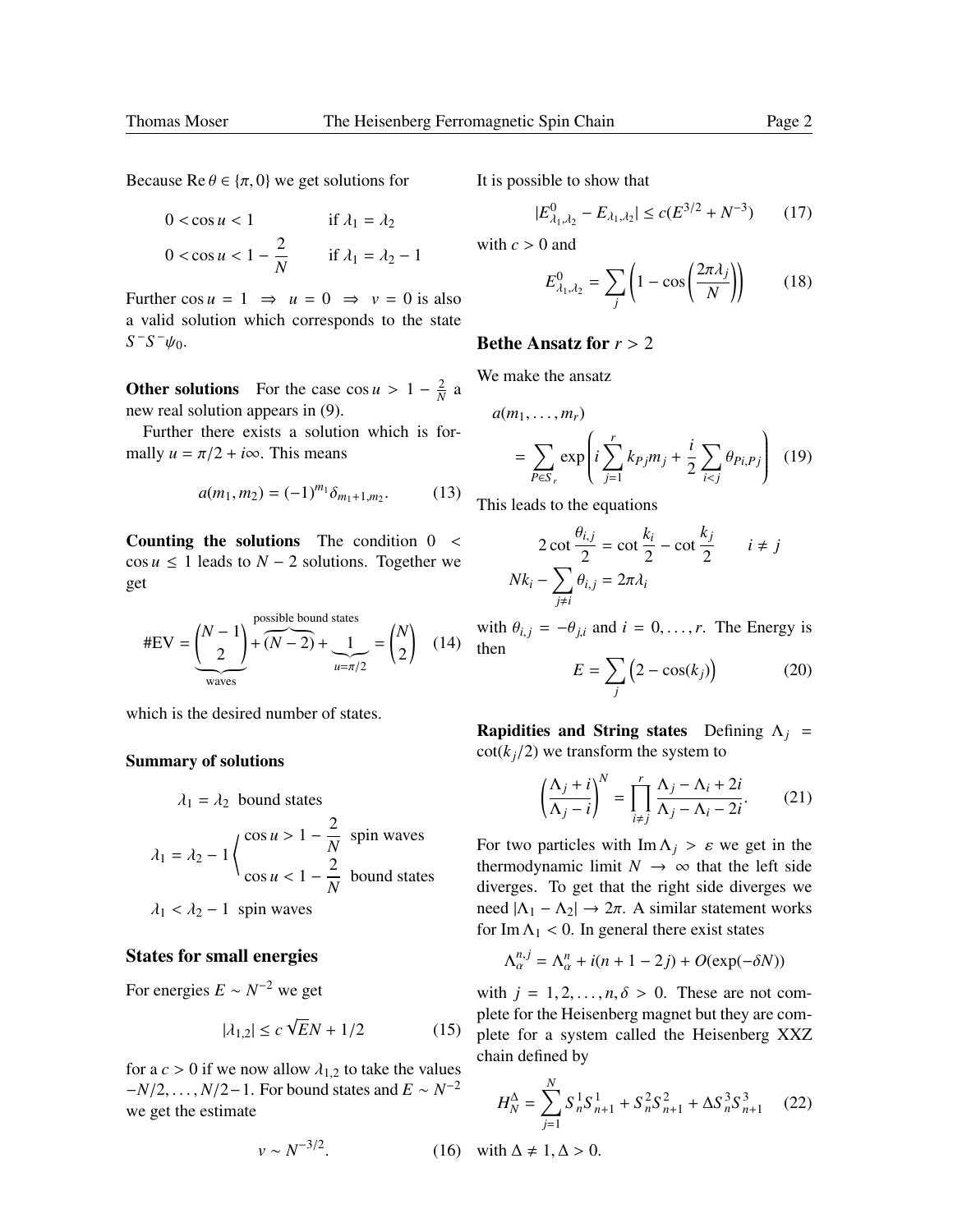## The Algebraic Bethe Ansatz

We generalize the Bethe Ansatz and in particular we shall not rely on intelligent guessing for the eigenfunctions. We define the Lax operator on  $h_n \otimes k_a$  with  $k_a = h_n = \mathbb{C}^2$ .

$$
L_{n,a}(\lambda) = \lambda I \otimes I + \frac{i}{2} \sum_{\alpha} \sigma^{\alpha} \times \sigma^{\alpha}.
$$
 (23)

Using the permutation operator  $Pa \otimes b = b \otimes a$ defined by  $P = (I \otimes I + \sum$  $\sigma^{\alpha} \otimes \sigma^{\alpha}$  /2 we can express this by

$$
L_{n,a}(\lambda) = \left(\lambda - \frac{i}{2}\right)I_{n,a} + iP_{n,a}.\tag{24}
$$

We define the transport along the chain as

$$
T_a(\lambda) = L_{N,a}(\lambda) \cdots L_{1,a}(\lambda) = \begin{pmatrix} A_N(\lambda) & B_N(\lambda) \\ C_N(\lambda) & D_N(\lambda) \end{pmatrix}.
$$

We can prove the Fundamental Commutation Relation (FCR)

$$
R_{a_1, a_2}(\lambda - \mu) T_{a_1}(\lambda) T_{a_2}(\mu)
$$
  
=  $T_{a_2}(\mu) T_{a_1}(\lambda) R_{a_1, a_2}(\lambda - \mu)$  (25)

with  $R_{a_1,a_2}(\lambda) = \lambda I_{a_1,a_2} + iP_{a_1,a_2}$ . In particular this shows that  $[F(\lambda) \mid F(\mu)] = 0$  with shows that  $[F(\lambda), F(\mu)] = 0$  with

$$
F = \text{tr}_a T_a(\lambda) = 2\lambda^N + \sum_{l=0}^{N-2} Q_l \lambda^l \qquad (26)
$$

creates a family of *N* −1 commuting operators. In particular

$$
H = -\frac{i}{2}\frac{\mathrm{d}}{\mathrm{d}\lambda}\ln F(\lambda)\Big|_{\lambda = i/2} + \frac{N}{2}.\tag{27}
$$

So we just have to determine the eigenvalues of *F*.

Commutation Relations The idea is to use *B* as raising and *C* as lowering operator to create the eigenstates. We get form the FCR

$$
[B(\lambda), B(\mu)] = 0
$$

$$
A(\lambda)B(\mu) = \frac{\lambda - i}{\lambda}B(\mu)A(\lambda) + \frac{i}{\lambda}B(\lambda)A(\mu)
$$

$$
D(\lambda)B(\mu) = \frac{\lambda + i}{\lambda}B(\mu)D(\lambda) - \frac{i}{\lambda}B(\lambda)D(\mu)
$$

**The ground state** First we notice that for  $\omega_n =$  $| \uparrow \rangle$  we get

$$
L_n(\lambda) \begin{pmatrix} \omega_n \\ \omega_n \end{pmatrix} = \begin{pmatrix} \lambda + \frac{i}{2} & * \\ 0 & \lambda - \frac{i}{2} \end{pmatrix} \begin{pmatrix} \omega_n \\ \omega_n \end{pmatrix}
$$
 (28)

and in particular

$$
T(\lambda) \begin{pmatrix} \Omega \\ \Omega \end{pmatrix} = \begin{pmatrix} \left(\lambda + \frac{i}{2}\right)^N & * \\ 0 & \left(\lambda - \frac{i}{2}\right)^N \end{pmatrix} \begin{pmatrix} \Omega \\ \Omega \end{pmatrix}.\tag{29}
$$

We define the ground state as  $\Omega \otimes (1, 1)$  with  $\Omega = \bigotimes^{N}$  (a) and we get  $C(1) \Omega = 0$ . We define the  $\bigotimes_{n=1}^{N} \omega_n$  and we get  $C(\lambda)\Omega = 0$ . We define the state

$$
\Phi(\{\lambda\}) = B(\lambda_1) \cdots B(\lambda_r) \Omega. \tag{30}
$$

With the commutation relations for *<sup>A</sup>*, *<sup>B</sup>* we get

$$
A(\lambda)\Phi(\{\lambda\}) = \prod_{k=1}^r \frac{\lambda - \lambda_k - i}{\lambda - \lambda_k} \left(\lambda + \frac{i}{2}\right)^N \Phi(\{\lambda\})
$$

$$
+ \sum_{k=1}^r N_k(\lambda, \{\lambda\}) B(\lambda_1) \cdots \hat{B}(\lambda_k) \cdots B(\lambda_r) \Omega
$$

where  $\hat{B}$  means that the term is missing.

We get a similar term for the expression  $D(\lambda)\Phi({\lambda})$ . If we want the second terms to cancel we get precisely the Bethe Ansatz Equations (21) with  $\Lambda = \lambda/2$ . The eigenvalues  $F(\lambda)\Phi({\lambda}) =$  $\Lambda(\lambda, {\lambda})\Phi({\lambda})$  take the form

$$
\Lambda(\lambda, \{\lambda\}) = \left(\lambda + \frac{i}{2}\right)^N \prod_{j=1}^r \frac{\lambda - \lambda_j - i}{\lambda - \lambda_j} + \left(\lambda - \frac{i}{2}\right)^N \prod_{j=1}^r \frac{\lambda - \lambda_j + i}{\lambda - \lambda_j}
$$

In particular we see that the second product vanishes for  $\lambda = i/2$ . This ensures that the energies get their additive form.

## References

[1] Hans Bethe. Zur Theorie der Metalle. *Zeitschrift für Physik*, 71(3-4):205–226, 1931.